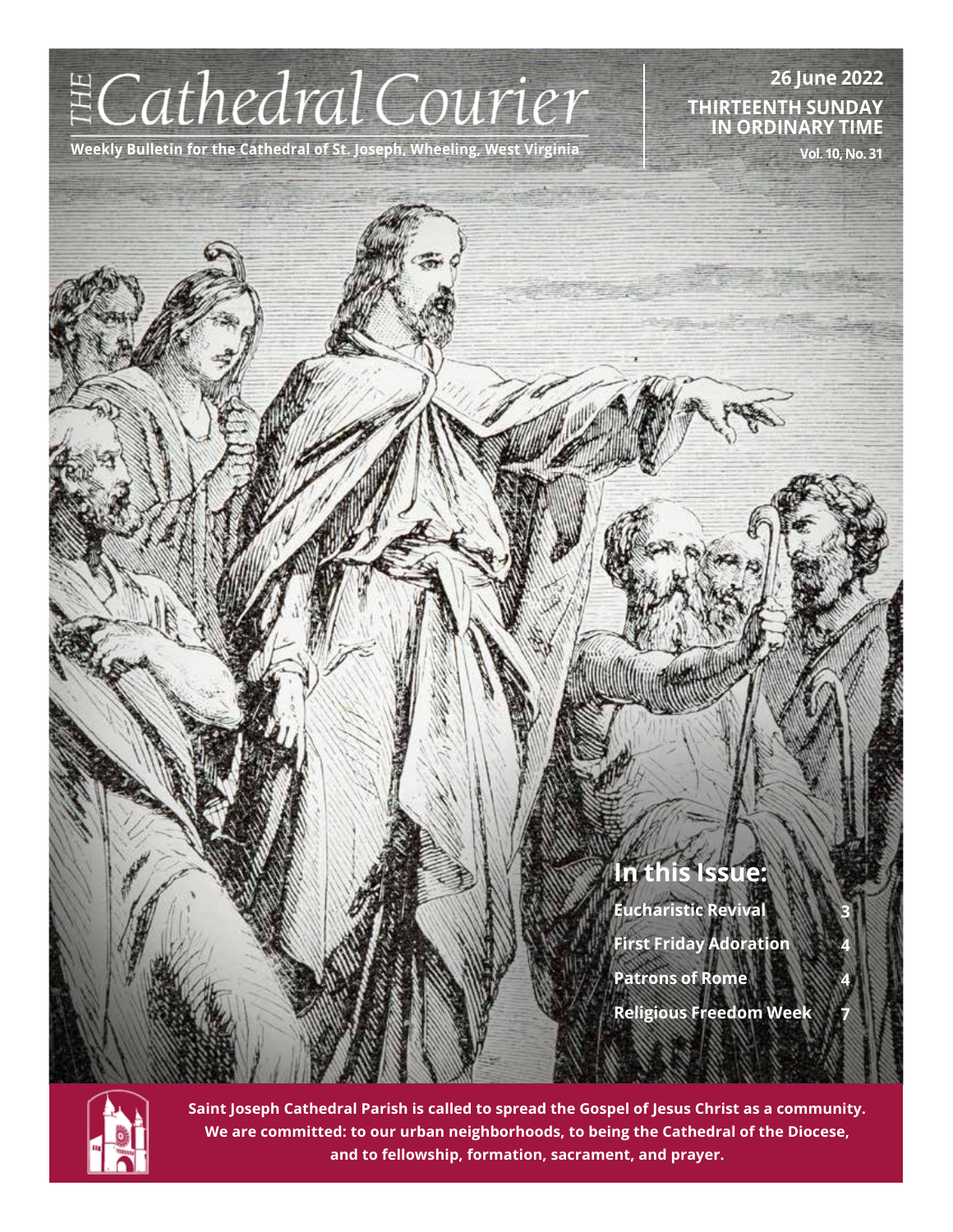This Week

**June 26 - July 3, 2022**

| <b>SUN</b>                   |                                                                      |                                                                                                                                                                                 |
|------------------------------|----------------------------------------------------------------------|---------------------------------------------------------------------------------------------------------------------------------------------------------------------------------|
| 26                           | 6:00 pm (Sat)<br>$8:00$ am<br>$10:30$ am<br>$3:00$ pm                | <b>Thirteenth Sunday in Ordinary Time</b><br>Mass for the Parishioners<br>Mass for Frank Pasden<br><b>Mass for Nepomuceno Dario</b><br><b>World Meeting of Families Mass</b>    |
| <b>MON</b><br>27             | 12:05 pm                                                             | <b>Optional Memorial of St. Cyril of Alexandria</b><br>Mass for Dorothy Hafferty                                                                                                |
| <b>TUE</b><br>28             | 12:05 pm                                                             | <b>Memorial of St. Irenaeus</b><br>Mass for Orphy Klempa                                                                                                                        |
| <b>WED</b><br>29             | 12:05 pm                                                             | <b>Solemnity of Saints Peter and Paul</b><br>Mass for James Quirk                                                                                                               |
| <b>THU</b><br>30             | 12:05 pm                                                             | <b>Optional Memorial of the</b><br><b>First Martyrs of the Holy Roman Church</b><br>Mass for Carlos Jimenez                                                                     |
| FRI<br>1                     | <b>First Friday</b><br>$11:15$ am<br>12:05 pm<br>12:45 pm<br>5:00 pm | <b>Optional Memorial of St. Junipero Serra</b><br>Confessions<br>Mass for Evelyn Ghaphery<br><b>Exposition of the Blessed Sacrament</b><br>Benediction of the Blessed Sacrament |
| <b>SAT</b><br>$\overline{2}$ | $9:00$ am<br>$9:30$ am<br>$5:00 \text{ pm}$<br>$6:00 \text{ pm}$     | <b>Optional Memorial of the Blessed Virgin Mary</b><br>Mass for Philip Shapaka<br>Rosary<br>Confessions<br><b>Mass for Shirley DeBeni</b>                                       |
| <b>SUN</b><br>3              | $8:00$ am<br>$10:30$ am                                              | <b>Fourteenth Sunday in Ordinary Time</b><br>Mass for the Parishioners<br><b>Mass for Mildred Sukys</b><br>经合金合金                                                                |
|                              |                                                                      |                                                                                                                                                                                 |

From Father Sateesh

*"Come follow me!" "I will follow you but…!"*

The first reading is from the first book of Kings and tells us of the calling of the prophet Elisha. The prophet Elijah was asked to anoint Elisha to succeed him. As Elijah comes across Elisha ploughing his field, he passes his mantle on to Elisha who is ready to follow him but wishes first to bid his parents goodbye and asks permission to do so. Elijah appears to respond harshly. "What have I done to you? Go back." Elisha gets the message. Nothing should come in the way of answering God's call and leaving all behind he follows Elijah and becomes his servant. We cannot set any terms and conditions in following God.

In today's gospel Jesus is on his way to Jerusalem. He knows that this is the journey that will take him to his suffering and death. He also knew that this is the way that would lead to life, which is why he dares others to follow him. He said to his disciples, "If anyone wishes to be my disciple, he must take up his cross and follow me."

There is a cost to discipleship. One has to be ready to let go of everything that is dear to follow the master. His followers are then to abandon any seeming security, to prefer nothing to the work for the life of the kingdom. They are to journey onward with resolution, not looking back at what they have left behind.

Do we follow him on our terms? "I will follow you but first let me finish what I am doing at the moment." "Lord, I will follow you, but I have to take care of my other commitments and personal needs!" "Lord, I want to follow you, but my family needs me at the moment. I'll come as soon as I'm free!" We may feel we have good and valid reasons for not following the Lord now, but nothing is good enough; there is only one way, and we have to make our choice for or against him. Advertisements would have us believe that: To be more we need to have more and more of everything available. To enjoy life, one needs to do your own thing! To succeed and get to the top is all that matters! Paradoxically, faith demands that we surrender our freedom, and sacrifice ourselves in order to follow God's will for us. Scripture challenges us to find life by losing it. Let's celebrate this weekend by answering His call promptly, with no reservations!

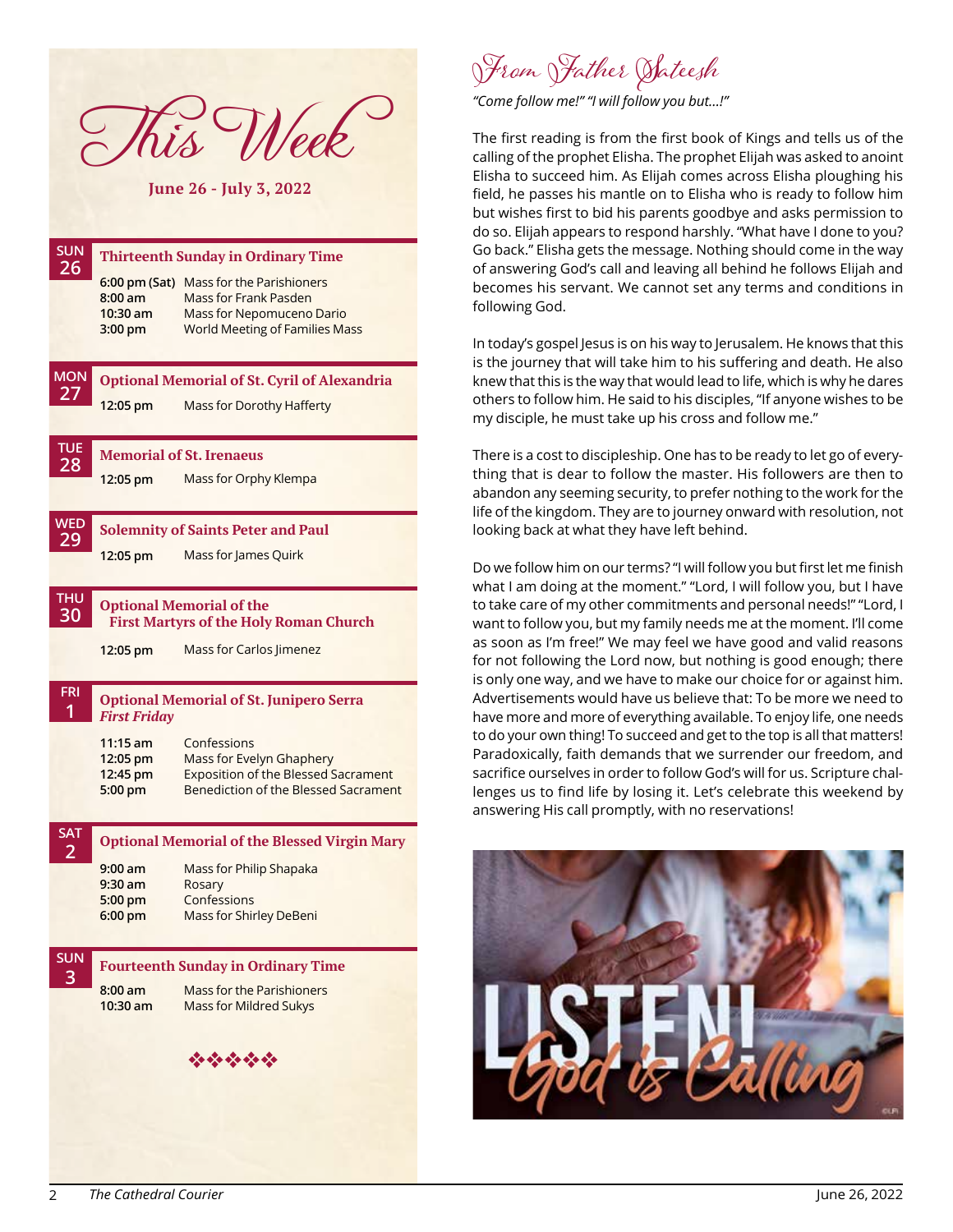### **National Eucharistic Revival**

The National Eucharistic Revival is a three-year initiative sponsored by the Bishops of the United States to inspire and prepare the People of God to be formed, healed, converted, united, and sent out to a hurting and hungry world through a renewed encounter with Jesus in the Eucharist – the source and summit of our Catholic faith. The Revival will officially begin in June 2022, and its milestone event will be a National Eucharistic Congress in Indianapolis, IN, from July 17-21, 2024. The National Eucharistic Revival and National Eucharistic Congress are a direct response to the Holy Father's call for a "pastoral and missionary conversion which cannot leave things as they presently are" so that the Church in the United States might be "permanently in a state of mission" (*Evangelii Gaudium*, n. 25).

This eucharistic movement seeks to bring together clergy, religious, laity, apostolates, movements, and parish and diocesan leaders to spur momentum, collaboration, and lasting impact for the renewal of the Catholic Church in the U.S. over the next three years. Each year will have a strategic focus for formation and missionary discipleship.

#### **Year One (2022-2023): Year of Diocesan Revival**

During the first year, the U.S. bishops will be inviting their presbyterates, diocesan teams, and parish leaders to a renewed love for Jesus in the Eucharist by hosting and highlighting diocesan-wide events such as eucharistic congresses and days of formation centered on the mystery of the Eucharist in the life of the Church.

#### **Year Two (2023-2024): Year of Parish Revival**

During the Parish Year, pastors will invite their parishioners and staff to become even more truly and deeply eucharistic communities through small groups, increased exploration of the sacrifice of the Mass, eucharistic adoration, catechetical studies on the Real Presence of Christ, parish-sponsored processions, and other activities to enable deeper encounters with Our Lord in the Eucharist.

#### **Year Three (2024-2025): Year of the National Eucharistic Congress and Missionary Sending**

During the third year, the Church will gather for the first National Eucharistic Congress in almost fifty years, where approximately 80,000 Catholics are anticipated to draw close to Jesus in the Eucharist by way of a pilgrimage to Indianapolis from July 17-21, 2024. The intended fruit of the Congress is to prepare the faithful from around the country to go out to the peripheries of their communities as "eucharistic missionaries" filled with the flame of divine charity for those around them. Following the vote of the U.S. bishops at the November 2021 general assembly, a new corporation has been formed to plan and implement this milestone event.



**Flocknote** Flocknote is an e-mail and text messaging tool that we use at the Cathedral of St. Joseph to message our parishioners about important information. Flocknote is totally free for you to use, you don't even have to

download anything or create a password in order to participate. All it takes is simply your name, e-mail address and/or cell phone number. Your info is kept totally private and secure, and it's never, ever shared. Lastly, you can unsubscribe at any time, so try it today and get connected!

#### **How Do I Sign-Up?**

There are two easy ways to connect (pick one): **From your computer:** Visit the website at **cathedralofstjoseph1.flocknote.com** and fill out the online form. *OR:*

#### **From your mobile phone:**

Text the letters **CSJ** to the phone number **84576**. You will then receive a reply which will allow you to sign-up.

#### **Traveling this Summer?**

Take an hour, even on vacation, to attend Mass where you can remember to thank God for your blessings and to seek his divine protection for you and your family. There is a great website, **www.masstimes.org**, that can help you to locate the nearest Catholic Church and the times for Mass while traveling.



**Collection** *The collection data for June 18/19 was not available at the time of publication. The information will be here next weekend.*

**Offertory**

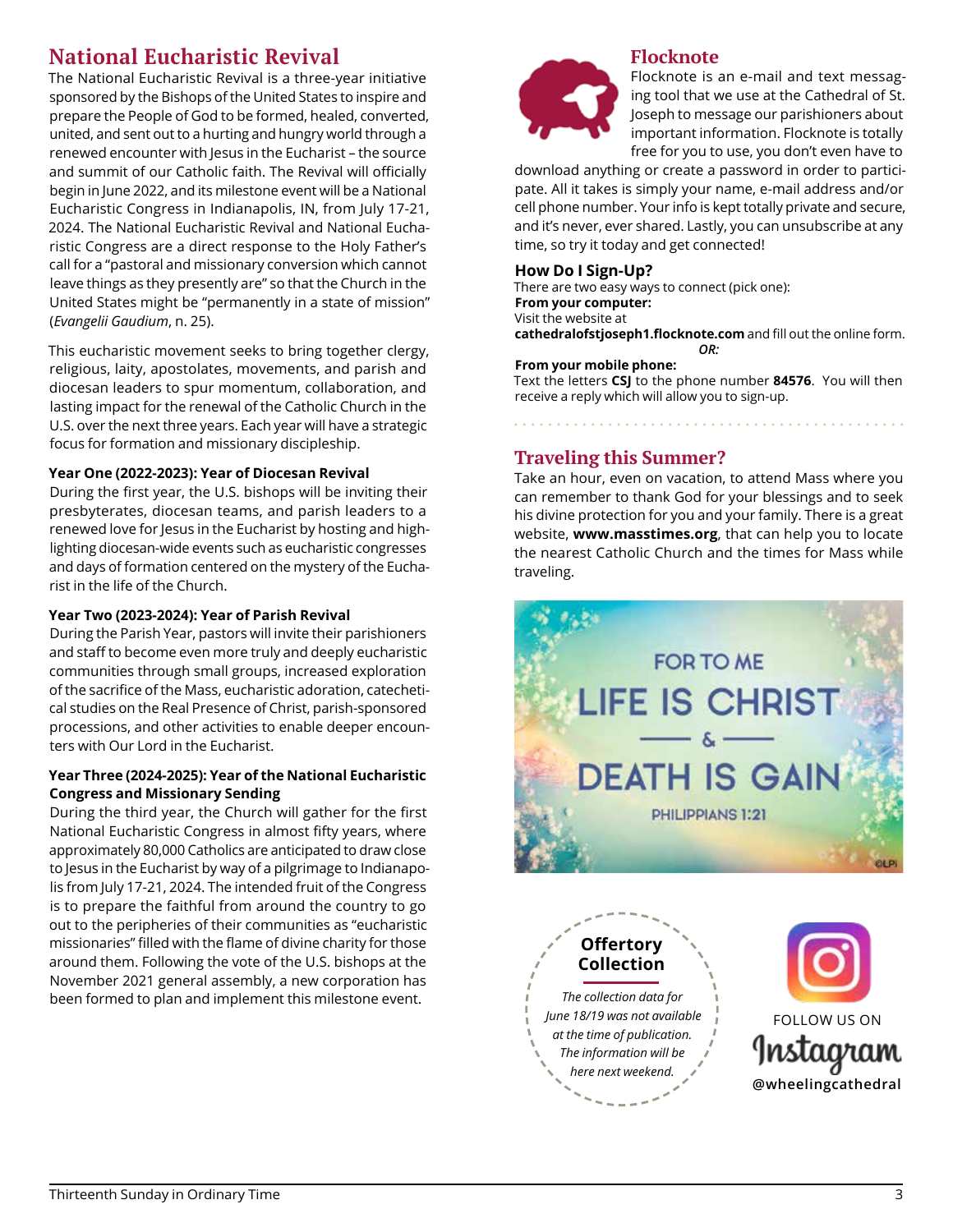# **FIRST FRIDAY ADORATION**

**The first Friday of every month, immediately following the 12:05 pm Mass. Benediction at 5:00 pm.**

While some saints referenced the Sacred Heart of Jesus in their writings even centuries earlier, in 1673, a French Visitandine (Visitation) nun named Margaret Mary Alacoque had visions of Jesus, wherein he asked the Church to honor His Most Sacred Heart. The request was connected to a specific promise made to all who venerated and promoted devotion to the Sacred Heart. After Margaret Mary's death, the First Friday practice steadily spread in the Church — endorsed by popes and promoted by saints — but it greatly increased in popularity when Margaret Mary was canonized a saint in 1920 by Pope Benedict XV.

Jesus said to St. Margaret Mary, "In the excess of the mercy of my heart, I promise you that my all powerful love will grant to all those who will receive communion on the First Fridays, for nine consecutive months, the grace of final repentance: they will not die in my displeasure, nor without receiving the sacraments; and my heart will be their secure refuge in that last hour." This means that if a person faithfully receives communion for nine consecutive months on First Fridays, Jesus will grant that person extra graces at the time of their death, making it possible to repent of their sins and receive the last rites (if needed).





#### **PATRONS OF ROME**

As early as the year 258, there is evidence of an already lengthy tradition of celebrating the solemnities of both Saint Peter and Saint Paul on the same day. Together, the two saints are the founders of the See of Rome, through their preaching, ministry and martyrdom there.

St. Peter spent his last years in Rome, leading the Church through persecution and eventually being martyred in the year 64. He was crucified upsidedown at his own request, because he claimed he was not worthy to die as his Lord. He was buried on Vatican hill, and St. Peter's Basilica is built over his tomb.

After his conversion, Paul was the Apostle of the Gentiles. His letters are included in the writings of the New Testament, and through them we learn much about his life and the faith of the early Church. Paul was imprisoned and taken to Rome, where he was beheaded in the year 67. He is buried in Rome in the Basilica of St. Paul Outside the Walls.

In a sermon in the year 395, St. Augustine of Hippo said of Sts. Peter and Paul: "Both apostles share the same feast day, for these two were one; and even though they suffered on different days, they were as one. Peter went first, and Paul followed. And so we celebrate this day made holy for us by the apostles' blood. Let us embrace what they believed, their life, their labors, their sufferings, their preaching, and their confession of faith."

The feast day is a public holiday in Rome celebrated with flowers, fireworks, and more.



#### **Pray together**

Grant, we pray, O Lord our God, that we may be sustained by the intercession of the blessed Apostles Peter and Paul, that, as through them you gave your Church the foundations of her heavenly office, so through them you may help her to eternal salvation. Through our Lord Jesus Christ, your Son, who lives and reigns with you in the unity of the Holy Spirit, God, for ever and ever. Amen.

#### **Eat together**

Because this feast day is celebrated most fervently in Rome, have an Italian or Roman-themed meal. Options include bruschetta, cacio e pepe (pasta with cheese and black pepper), and carbonara. Don't forget gelato for dessert!

#### **Plan together**

Red is a symbol of martyrdom, and Sts. Peter and Paul are two of the most famous martyrs in Church history! Wear red today.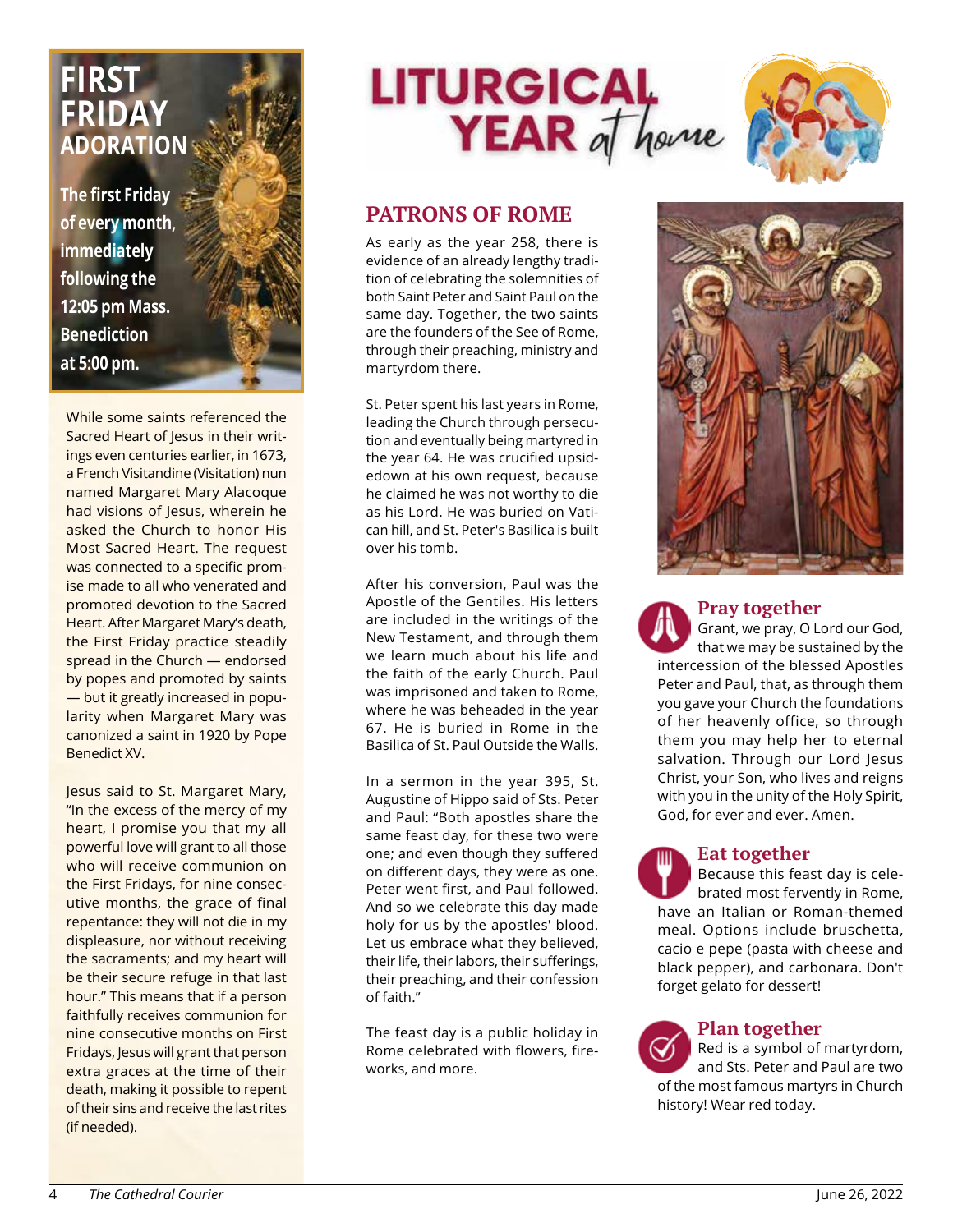# **HAPPENING AROUND THE AREA**

#### **Infant of Prague Novena**

#### **Begins on Tuesday, July 5 at 7pm St. Mary Church, Martins Ferry**

The annual Novena to the Infant of Prague at St. Mary Church in Martins Ferry will begin Tuesday, July 5, at 7:00 p.m., and will continue on the remaining Mondays of July and August, concluding on August 29, Each week consists of Exposition and Benediction of the of the Blessed Sacrament, a homily, music, and prayers to the Jesus of Prague. All are welcome. *"The more you honor me, the more I will bless you. "*

#### **Retreat for Grieving Parents Saturday, July 16, 9:30am-7:30pm St. Mary Church, Morgantown**

The Diocese of Wheeling-Charleston and Emmaus Ministry for Grieving Parents will be hosting a retreat for grieving parents at St. Mary Catholic Church in Morgantown on Saturday, July 16, 9:30 am - approximately 7:30 pm. This spiritual retreat is for grieving parents whose children of any age have died by any cause, no matter how long ago. See link for additional information including registration: https://www.emfgp. org/events/03-12-22-one-dayretreat-at-stmary-church-morgantown-wv/. Any questions contact Ed Cesa at 724-324-9222.



### A LIFE-CHANGING EVENT FOR FAMILIES (AGES 13+)

The innocence of the family is under attack like never before. Come and discover how to protect and heal yours.



# JASON EVERT

is a bestselling author of more than ten books, and has brought the message of chastity to more than one million people on six continents. He and his wife run the website chastity.com.

#### EVENING INCLUDES: Chastity presentation for teens & parents Sacrament of Reconciliation | Eucharistic Adoration | Free materials for every family!

ST. MICHAEL PARISH CHURCH 1225 National Road Wheeling, WV 26003

> MONDAY September 26, 2022 7:00 PM - 9:00 PM Doors open at 6:30 pm



TICKETS \$20 Register: Chastity.com/Purified Info: Diane at 304-242-1560 dcoughlan@stmikesparish.org





#### **Month of the Most Sacred Heart of Jesus**

On the Friday following the Solemnity of the Most Holy Body and Blood of Christ, we celebrate the Solemnity of the Most Sacred Heart of Jesus. Because this solemnity usually falls in June, this month is also known as the "Month of the Sacred Heart." Devotion to the Sacred Heart of Jesus is of great antiquity in the Church. It was Saint Margaret Mary Alacoque, however, who made this devotion widespread. The great promise of the Sacred Heart is most consoling: the grace of final perseverance and the joy of having Jesus' heart as our sure refuge and infinite ocean of mercy in our last hour. During the month of June, let us ponder Christ's infinite love and meditate upon his suffering for the salvation of the world.

#### **Ways to Honor the Sacred Heart**

Make an enthronement of the Sacred Heart of Jesus in your home

Pray the Litany of the Sacred **Heart** 

Start a First Friday Devotion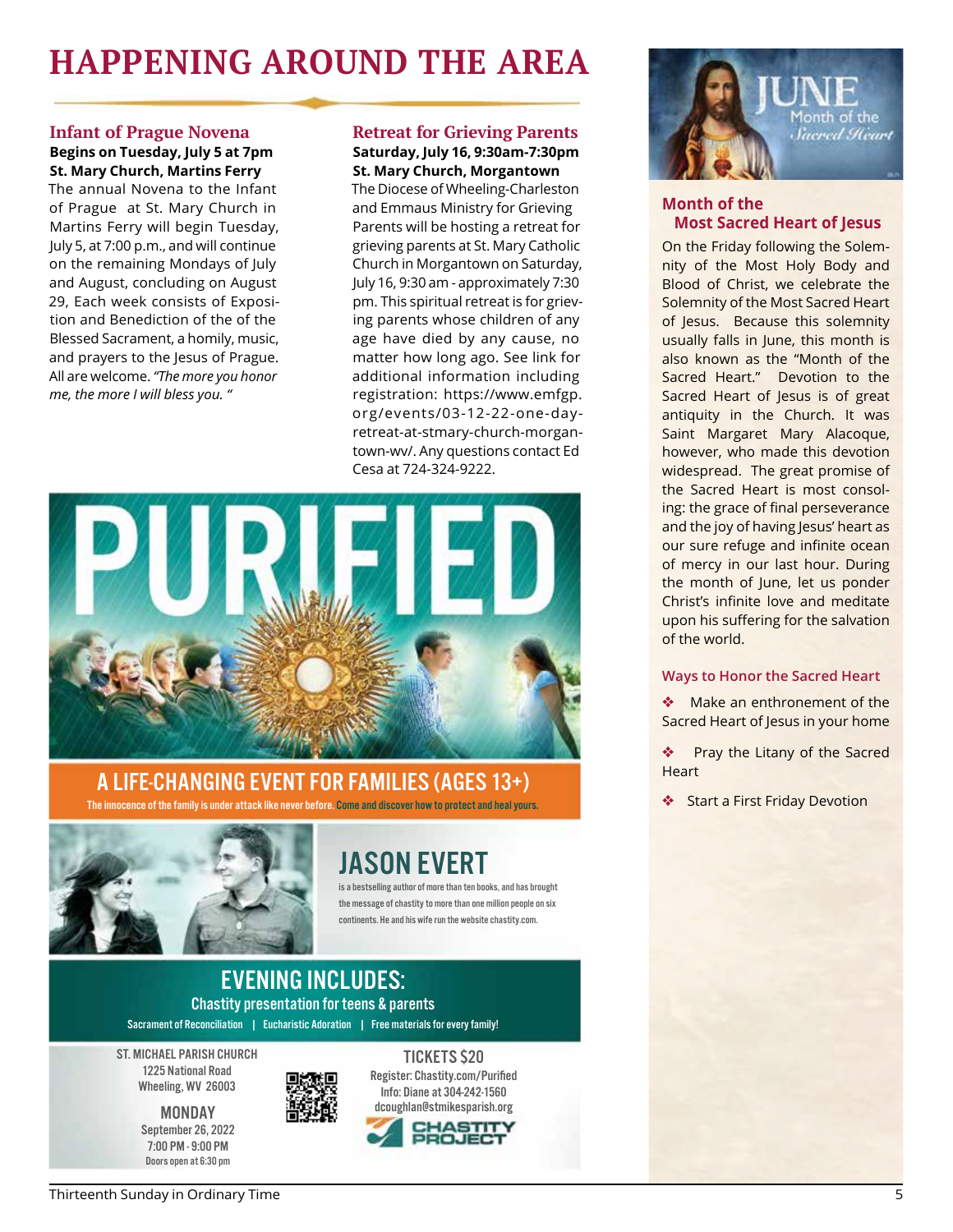

#### **SCRIPTURE READINGS Week of June 26**

#### **SUNDAY**

1 Kings 19:16, 19-21 Ps 16:1-2, 5, 7-8, 9-10, 11 Galatians 5:1, 13-18 Luke 9:51-62

#### **MONDAY**

Amos 2:6-10, 13-16 Ps 5:4-6, 6-7, 8 Matthew 8:23-27

#### **TUESDAY**

Amos 3:1-8; 4:11-12 Ps 5:4-6, 6-7, 8 Matthew 8:23-27

#### **WEDNESDAY**

Acts 12:1-11 Ps 34:2-3, 4-5, 6-7, 8-9 2 Timothy 4:6-8, 17-18 Matthew 16:13-19

#### **THURSDAY**

Amos 7:10-17 Ps 19:8, 9, 10, 11 Matthew 9:1-8

#### **FRIDAY**

Amos 8:4-6, 9-12 Ps 119:2, 10, 20, 30, 40, 131 Matthew 9:9-13

#### **SATURDAY**

Amos 9:11-15 Ps 85:9, 10, 11-12, 13-14 Matthew 9:14-17

#### **NEXT SUNDAY**

Isaiah 66:10-14 Ps 66:1-3, 4-5, 6-7, 16, 20 Galatians 6:14-18 Luke 10:1-12, 17-20

*The readings are included each week so that those who are unable to join us for daily Mass will be able to consider and pray them in union with the whole Church.*

# **SAINTS OF THE WEEK**

#### **June 27 - Saint Cyril of Alexandria, bishop, doctor of the Church (378-444)**

Saint Cyril (378-444), the patriarch of Alexandria, was an avid defender of the faith; therefore, he was no stranger to conflict. He found himself at odds with Nestorius, the archbishop of Constantinople, who advocated that the Blessed Virgin is the mother of Christ (Christotokos) not the Mother of God (Theotokos). St. Cyril presided over the First Council of Ephesus (431), which condemned this particular belief, known as Nestorianism, as heresy and proclaimed Mary as the Mother of God. The Council of Chalcedon (451) based its teachings regarding the two natures of Christ on the thought of St. Cyril. Due to the breadth of his writing on the Incarnation and the dignity of the human person, he was declared a Doctor of the Church.

#### **June 28 - Saint Irenaeus, bishop, martyr (130-202)**

Saint Irenaeus was the bishop of Lyons, France, a disciple of St. Polycarp of Smyrna, and one of the first Christian theologians. His best known work, Against Heresies, is an attack on the gnostics, who claimed to have a secret oral tradition from Jesus. Irenaeus refutes them by pointing out that we know who the bishops are back to the Apostles, and that none was gnostic. He is an early witness to the recognition of the four

accounts of the Gospel, to the unique importance of the Bishop of Rome, and to the apostolic succession — the unique interrupted transmission of authority from the Apostles themselves to present-day bishops.

#### **June 29 - Saints Peter and Paul (1st century)**

Tradition says that Peter fled Rome to avoid arrest and saw Jesus on the road. "Where are you going, Lord?" Peter asked. Jesus replied, "I am going to Rome to be crucified again." Peter turned back and was crucified upside down, because he felt unworthy to meet his death the same way as Christ. Paul was arrested in Jerusalem and was sent to Rome, where he was placed under house arrest. He was slain by beheading, because as a Roman citizen he could not be subjected to the indignity of crucifixion. Saint Peter is the patron of those in the fishing industry and Saint Paul is the patron of the lay apostolate, writers, Malta, and Greece. Both are the principal patrons of Rome.

#### **June 29 - First Martyrs of the Holy Roman Church (1st century)**

The First Martyrs of the Holy Roman Church were those who suffered martyrdom during the reign of Nero, approximately 54-68. Nero, a ruthless and unstable man, blamed the early Christians for a fire that destroyed two-thirds of Rome. Some believe Nero himself may have started the fire to clear land for future building projects, in particular, a palace. Heinous and barbaric tactics were used to torture and kill Christians, including crucifixion, covering people with wax and lighting them ablaze as human torches, and feeding them to animals. Saints Peter and Paul were among thousands of Christians that were killed at the hand of Nero.

#### **July 1 - Saint Junípero Serra, priest (1713-1784)**

Saint Junípero Serra was a Spanish Franciscan friar, best known for founding the string of twenty-one missions that stretch from San Diego to Sonoma, California. Junípero was born in Majorca. At age sixteen he entered the Franciscans. After completing his theological studies, he served as professor of philosophy at Majorca before volunteering for the missions in the "New World." Upon arrival, he went to Mexico City to dedicate his mission at the shrine of Our Lady of Guadalupe. Serra founded his first mission at San Diego in 1769, and worked his way up the coast along El Camino Real, making converts as he went. In spite of a leg injury he suffered at the beginning of his ministry, he traveled on foot whenever possible, eventually covering 24,000 miles. The chapel at Mission San Juan Capistrano is believed to be the oldest standing building in California, and the only one left were Serra is known to have celebrated the liturgy. Pope Francis canonized Junípero during his visit to the United States in September 2015. This was the first canonization to take place on U.S. soil. *Patronage:* Vocations; Serra Foundation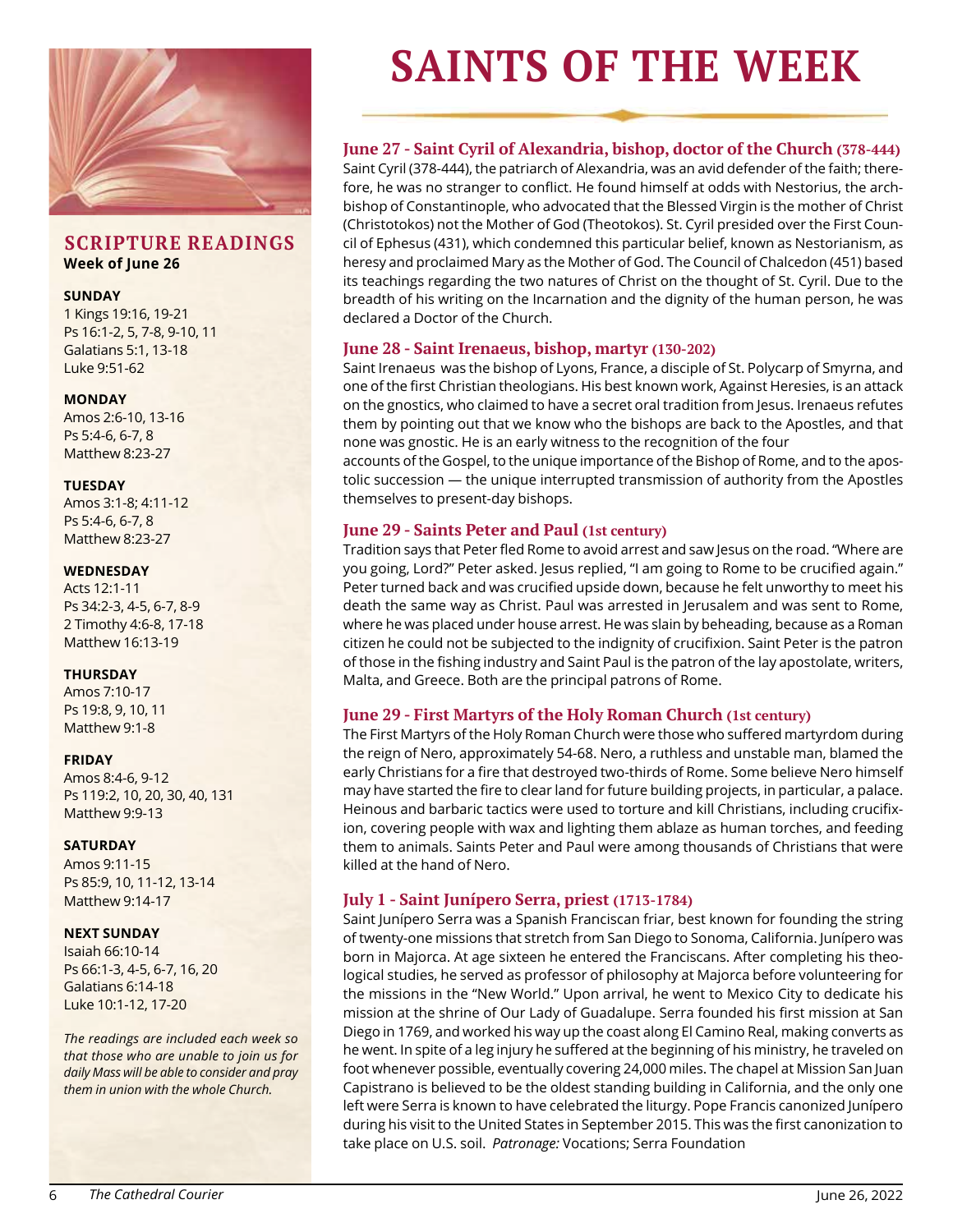

**Religious Freedom Week 2022: Life and Dignity for All** takes place from **June 22 to 29**. The Week begins with the Feast of Sts. John Fisher and Thomas More, ends with the Solemnity of Sts. Peter and Paul. During Religious Freedom Week, Catholics are encouraged to pray and act each day for religious freedom.

# REMEMBER IN YOUR PRAY

Andrew Helfer Angela Niehart Archer Hatch Arthur Danehart Austin Cook Barb Mazzocca Beth Jochum Betty Teater Bill Wilson Bob Armstrong Bob Jones Billy Hanasky Brian Hanasky Brogan Gallentine Caleb Hlebiczki Carolyn Lash Carolyn Wiethe Charles Heizer Charles DeBeni Children of the Youth Services System Christina Helfer Chuck Fair David A. Kress, Jr.

Eric South Eva Wood Fr. Joseph Wilhelm Frank Davis Frederick C. Schweizer Gail Koch George Kirchner Geri Adams Nagy Hines Rotriga Janet Cupp Janie Jean & Chuck Schultz Jim Antill Jim and Dee Jimmy Hocking Joe Bechtel John Petrella Jon-Michael Lasher Joy Harr Judy Pack Julia Sheets Kathy Cooley Kaitlyn Hanasky

Eli Musser

Kermit Klosterman Liam Barns Liam Manning Lucille Renowicz Lukie Brown Margaret Stocke Marie Farnsworth Marie & Conner Workman Mark Davis Marshall South Martha Yocum Mary Ann Fowler Mary K. Schlosser Mary Walicki Michael DeBlasis Milissa Rose Nadine Greenwood Nicholas Barns Norma Bosold Pat Edmond Pete Cuffaro Pete Mack Philippa Shores

Rachel Wade R. J. Stocke Richard Simon Rick Burgy Ron Hickman Rosalie Davis Rose Otey Sarah Hanasky Sarah Sargent Shirley DeCaria Stanley Kyrc Stephanie Bugaj Susan Graff Susan Mize Susan Schulte Tammy Teresa Helfer Thelma Pearson Tony Helfer Trystan Timmons Victoria Jeskey Zoey Knight

#### **From the Diocesan Office of Safe Environment**

The Diocese of Wheeling-Charleston is committed to the protection of its children and young people. The Diocese complies with the United States Conference of Catholic Bishops' Charter for the Protection of Children and Young People by maintaining an Office of Safe Environment. To report an incidence of suspected child sexual abuse, please contact your local law enforcement agency, or you may confidentially contact the West Virginia Bureau for Children and Families/Child Protective Services by calling the Child Abuse Hotline at 800.352.6513. To report suspected cases of sexual abuse by personnel of the Diocese of Wheeling-Charleston to the Diocese, please contact one of the Bishop's designees at 888.434.6237 (toll free) or 304.233.0880: Sister Ellen Dunn, ext. 264; Mr. Bryan Minor, ext. 263; Mr. Tim Bishop, ext. 353; Fr. Dennis Schuelkens, ext. 270 or call the Office of Safe Environment at 304.230.1504. For more information on the Diocese's Office of Safe Environment, please go to www.dwc.org, then click the "Diocese" tab, then click "Office of Safe Environment" under the "Offices" menu. To learn more about the Catholic Church's efforts in preventing sexual abuse of children in the United States, please visit http://www.usccb.org. Under "Issues and Action," click "Child and Youth Protection" from the drop down menu.



#### **WHY DO WE DO THAT? Catholic Life Explained:** *Vicar General and Chancellor*

#### **Question:**

I have seen the title of Vicar General and Chancellor used in our Catholic newspaper. Who are they and what do they do?

#### **Answer:**

A bishop is in charge of a diocese and appoints people to help with its administration. Two of those positions are the Vicar General and the Chancellor. Both play a role in the life of a diocese. A chancellor is the chief archivist of a diocese, charged with task of keeping the records of the diocese. Often a bishop may add other responsibilities and the chancellor may end up being like the executive director of the diocesan office. The chancellor does not need to be a priest.

The vicar general is a priest, appointed by the bishop and acts in the name of the bishop in administering the diocese. He has an advanced degree in canon law or theology. He also has executive authority within the diocese. This means that he is involved in the day-to-day pastoral and temporal administration of the diocese. Canon law does not allow a bishop to appoint a relative to the position, nor the priest in charge of the sacrament of penance. In both cases, the purpose of the law is to avoid conflicts of interest.